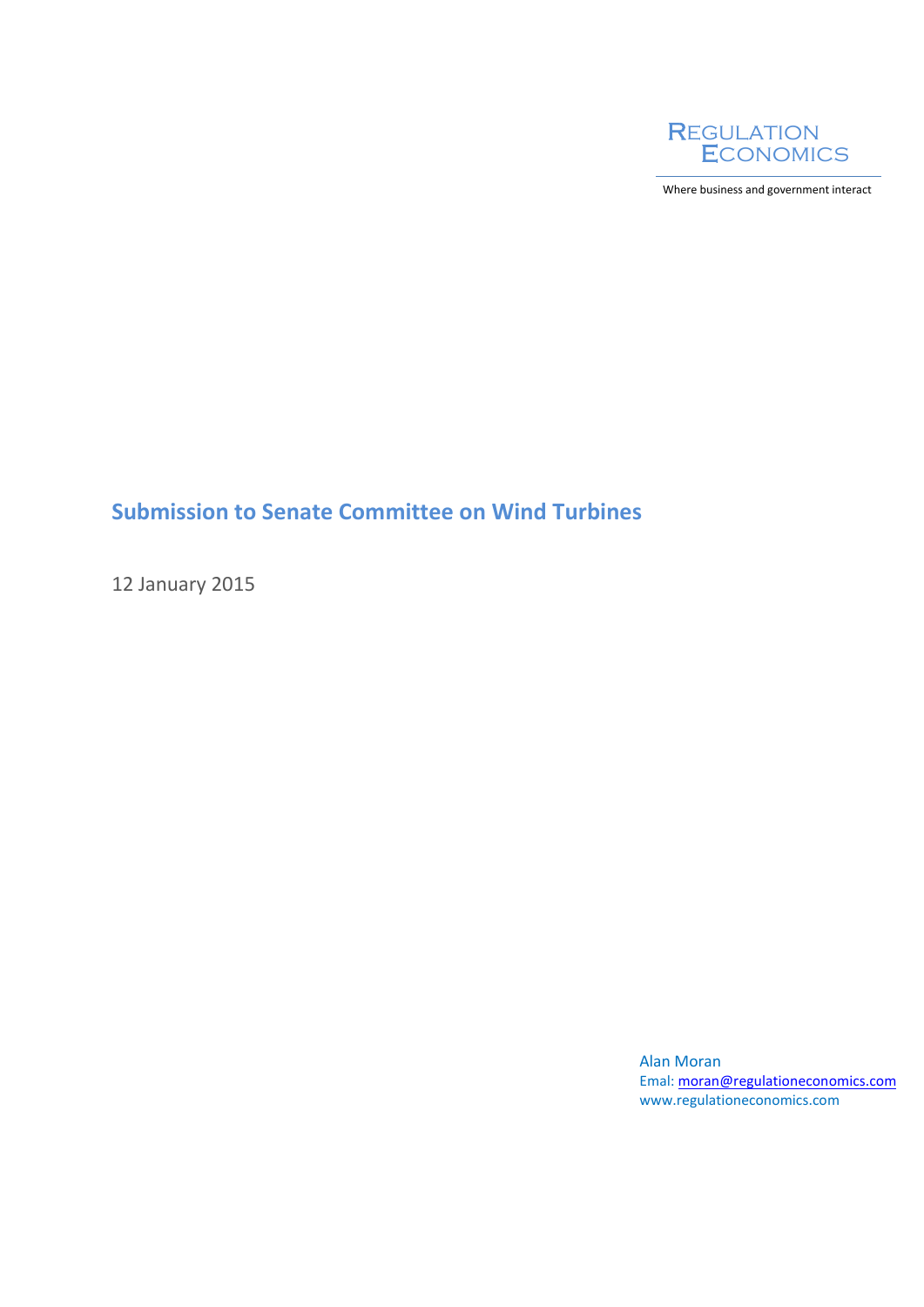## Introduction and Summary

I confine my remarks to the first of the terms of reference, that which addresses the economic effects of windfarms. These effects work through higher electricity prices and through taxes paid to subsidise windpower's intrinsically high cost.

The promotion of subsidies for wind power is part of a triptych comprising:

- Potentially catastrophic human induced global warming is underway;
- Virtually all nations are taking steps, particularly by promoting reneawable energy, to reduce their emissions of carbon dioxide and other greenhouse gases; and
- Renewable energy is becoming more affordable, possibly even cheaper than fossil fuel sourced electricity.

No parts of this picture accurately portray reality.

The world was warming for two centruries before human induced emissions of greenhouse gases were at a level that might influence climate and the possible augmentation these may cause is small<sup>1</sup>. Moreover, the world has not shown any discernable warming for the past 15 years in spite of increased emissions of greenhouse gases.

The failure of the Copenhagen conference in 2009 brought a realisation that an international agreement (without which actions by individual nations are ineffective) would not be likely. Events since then have confirmed the unlikelihood of an agreement, with developing countries totally rejecting actions that might reduce their own emissions and countries like Japan and Canada have withdrawn their previous commitments to take action.

Renewable energy, at least in its dominant form through wind turbines is not becoming relatively cheaper compared with other forms of electricity.

The costs to Australia in continuing to force electricity customers to incorporate uncommercial renewable energy within their aggregate supply are considerable. By 2020 they will amount to over \$3.5 billion a year in electricity bills plus expenditures via the budget which are also paid for by consumers. The program, should it run its course, will impose an aggregate cost on the economy of between \$30 and \$53 billion. Not only does this inflict a direct cost on electricity consumers but it also undermines Australia's comparative advantage as a low cost electricity supply source, with adverse implications for industry development.

# The History of Renewable Regulations in Australia: a Story of Political

## **Incompetency**

1

Subsidies to renewable energy were once touted not only as a key to reducing emissions of carbon dioxide but also as paving the way to a future source of electricity that would become competitive in price and reliability with fossil fuels. After two decades, this optimism has proven to be unfounded.

<sup>1</sup> See Lindzen R.S., *Global warming: models and language*, in *Climate Change: the facts 2014*, edited by Moran, A. Institute of Public Affairs.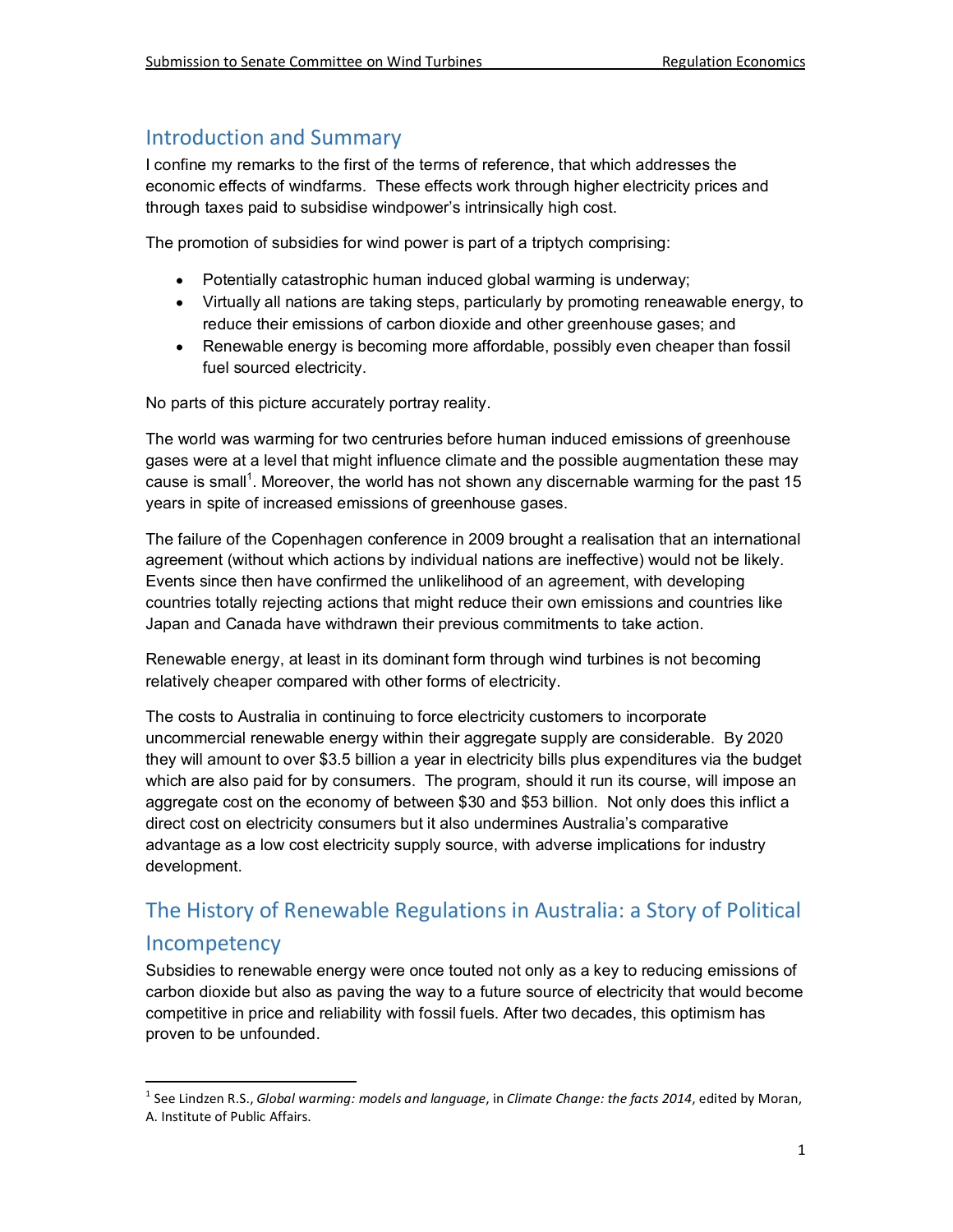Instead we have seen subsidised renewable energy sucking capital into worthless investments.

The 2001 Mandatory Renewable Energy Target (MRET) required that 9,500 GWh of selectively designated new renewable energy be used in Australia by 2010. When Prime Minister John Howard announced the proposal to introduce an MRET scheme in 1997 he said it was for an additional two per cent of electricity that was to come from "renewable or specified waste energy". Lobbyists ensured this was redefined into 9,500 GWh by 2010, which was in fact far more than "an additional two per cent", and was indeed over four per cent of total projected electricity supply.

A review of the scheme in 2004 (the Tambling Review) recommended the target be increased to 20,000 GWh by 2020. In June 2004 the Commonwealth rejected that, announcing that it did not believe expanding the target was economically justified.

State governments took a contrary view and introduced their own schemes. The Victorian Government announced its proposals in a Press Release by the Premier (2 November  $2005)^2$ . This argued that there was a "lack of national leadership" by the Federal Government in not increasing the MRET scheme from the 9500 GWh target set. Mr Bracks said this, "is costing Victoria – economically and environmentally - and cannot be allowed to continue." And he set out to double "the proportion of renewable energy used by Victorians to 10 per cent by 2010". Mr Bracks said, "Victoria's aim is to facilitate the development of up to 1000 megawatts of wind energy by 2006 represents \$2 billion worth of capital investment. Then there are the jobs and the other economic spinoffs that accompany such a significant outlay". One such spin-off, a subsidized blade factory, was closed within a few months.

The Rudd government in 2007 increased the Commonwealth renewables requirements to 20 per cent of total energy. This was quantified at 45,000 GWh of "exotic" renewables (in addition to the existing 15,000 GWh of commercially provided hydro) by 2020, though partly due to the energy cost increases stemming from regulatory activity, the specified amounts will exceed the 20 per cent level. The Rudd Government also split the scheme into its present large scale (LRET) at 41,000 GWh and small scale (SRES) categories at 4,000 GWh.

Wind power has been growing strongly and accounts for about 4 per cent of electricity supply in Australia ( it is over 6 per cent in the EU). Globally additions to wind capacity appear to be decelerating.

1

<sup>&</sup>lt;sup>2</sup> http://www.greenhouse.vic.gov.au/images/VicGreenhouse-ActionPlan.pdf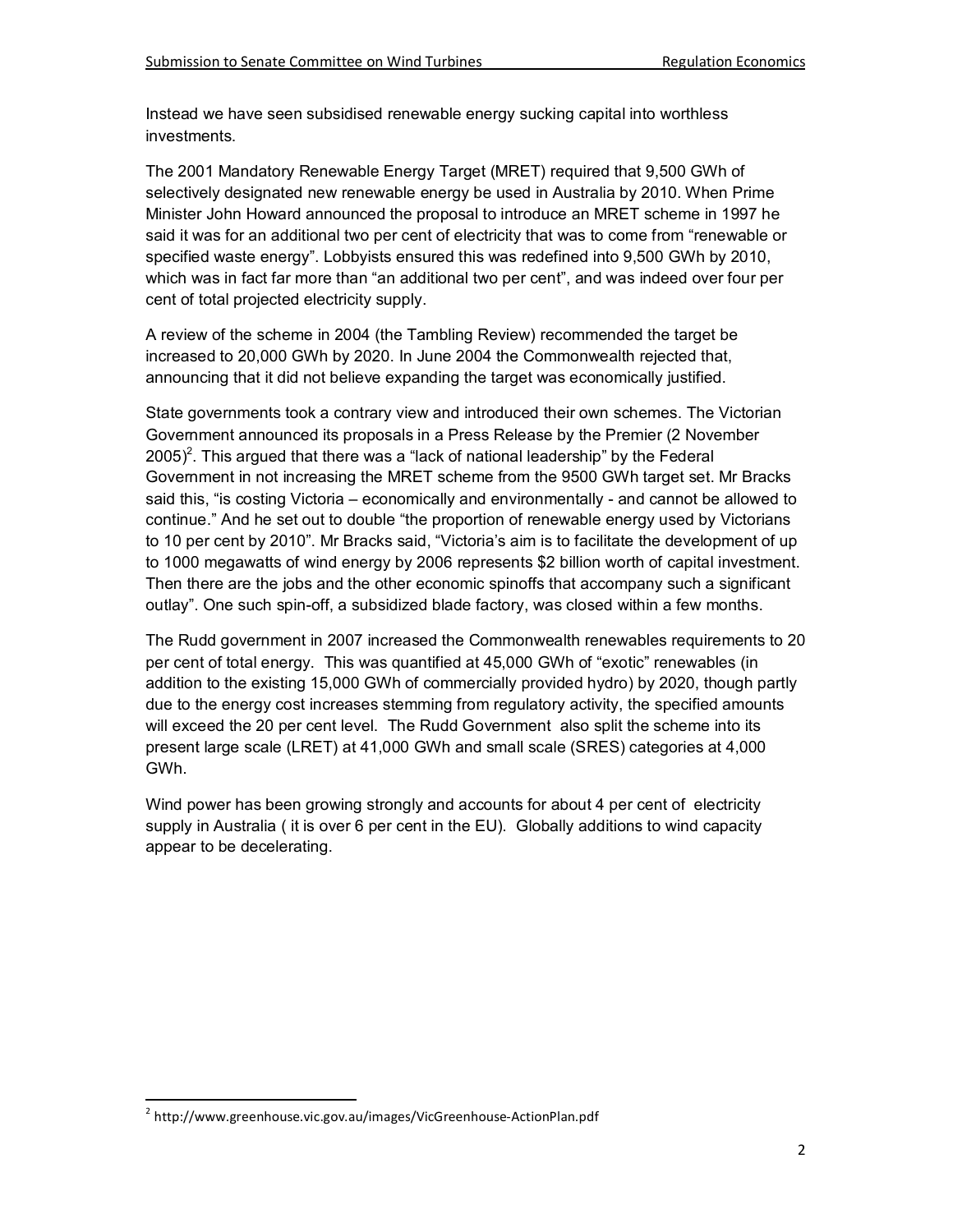## **Chart 1**



Source: http://www.gwec.net/wp-content/uploads/2014/04/GWEC-Global-Wind-Report\_9-April-2014.pdf

## Australia as an Energy Supplier

In overall terms Australian electricity had been among the cheapest in the world a decade ago. As of 2013 it had moved to become one of the highest. The consultancy NUS has tracked these prices, finding that Australia was among the cheapest in 2001 but had risen to become one of the most expensive by 2013. This is partially due to the increasing bite of the renewables program over the course of those years





AUD - ¢/kWh-Residential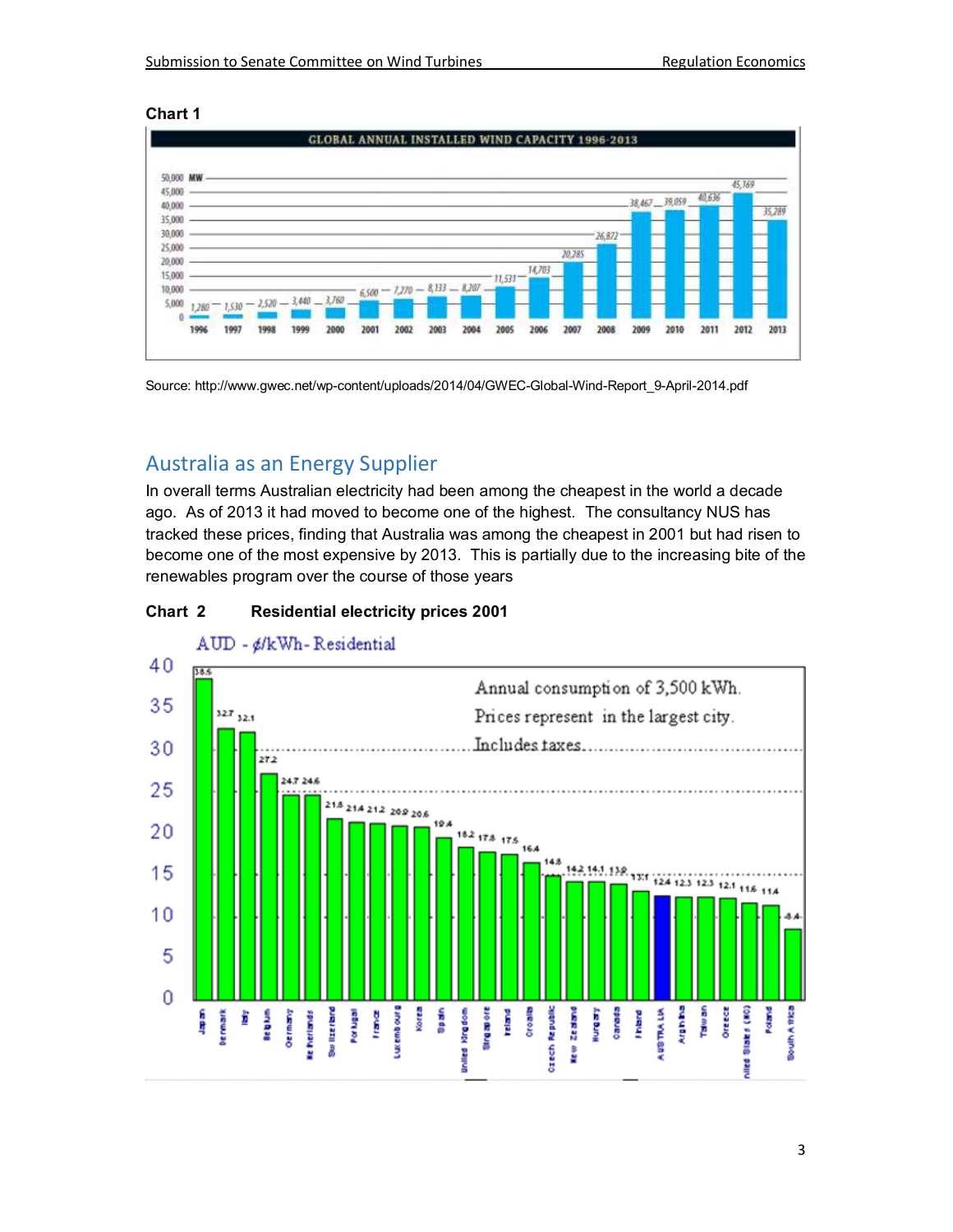

**Chart 3 Residential electricity prices 2009 and 2013** 

## Establishing the Basic Costs of the RET

The costs of alternative sources of electricity generation is well documented for Australia and elsewhere. Those for Australia are shown below (Nuclear costs are based on those in the US and the cost estimate at under \$60 per MWh<sup>3</sup>, is understated because of regulatory approval issues.

The abundant supplies of black and brown coal mean that east coast Australia can supply electrcity ex-generator from these fuels at between \$35 and \$40 per MWh. That cost is not greatly affected by international energy prices since the domestically used thermal coals themselves are not readily tradeable.

Gas costs are influenced by international price movements but at present levels a new gas generator would produce electricity at \$55-60 per MWh.

Wind costs exceed \$100 per MWh.

1

<sup>3</sup> *The Economic Future of Nuclear Power*, a study conducted at the University of Chicago, August 2004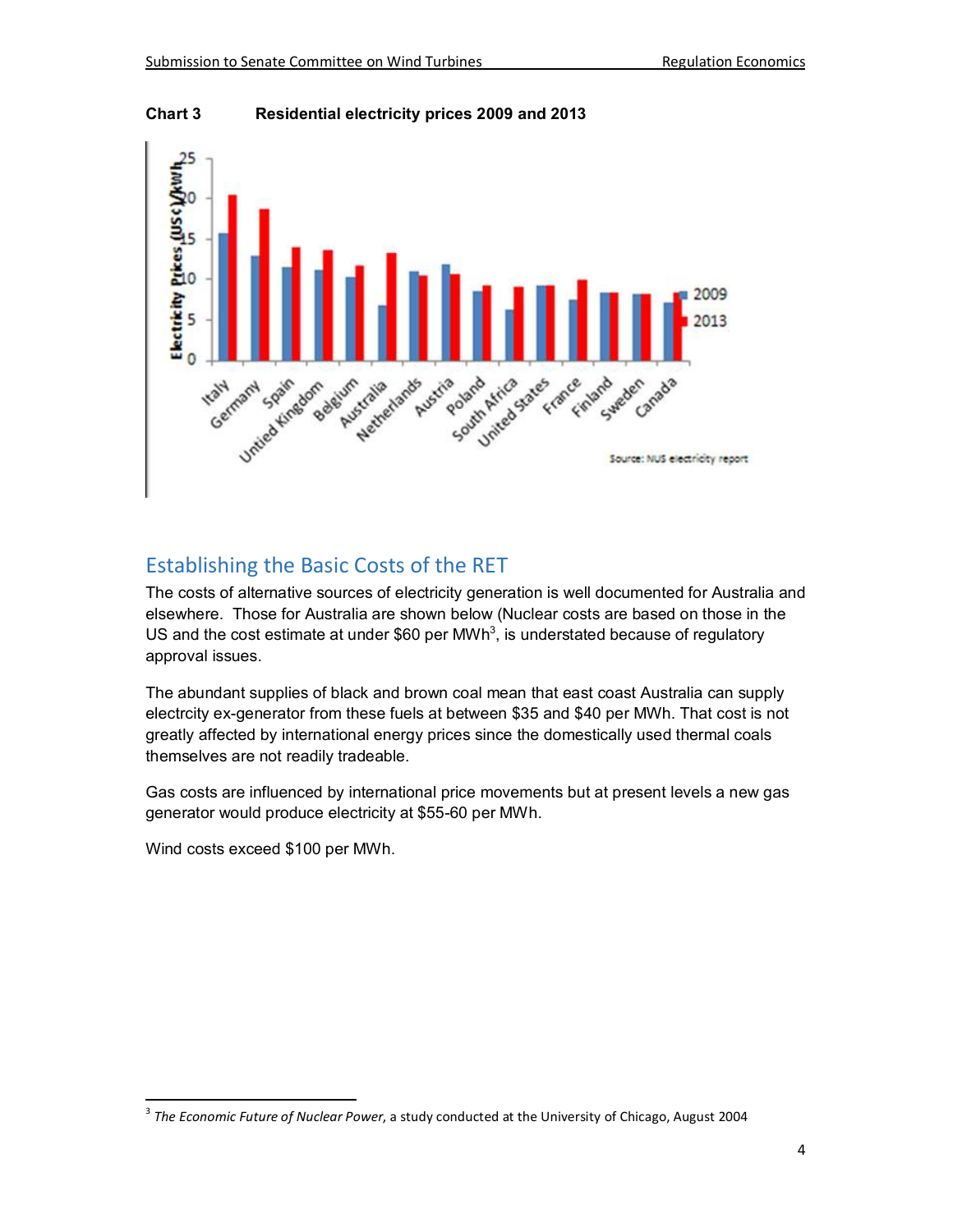

All of the above supply types are mature technologies and they will see gradual and modest cost reductions. In the case of wind, however, any technological gains are likely to be offset by new locations having inferior wind characterisics compared to those already taken.

Over 30 years ago,Christopher Flavin, the present President emeritus of the Worldwatch Institute, said that in a few years' time [wind energy](http://instituteforenergyresearch.org/studies/will-renewables-become-cost-competitive-anytime-soon-the-siren-song-of-wind-and-solar-energy/) will not need to be subsidised. Others voiced similar sentiments. These included Booz, Allen & Hamilton, Amory Lovins and the American Wind Energy Association.

Although time has not treated such statements kindly, they continue to be voiced. Indeed, late last year there was an "emergency Clean Energy Summit" meeting called by the South Australian Premier. According to its [Communique](http://catallaxyfiles.com/files/2014/12/SA-Clean-Energy-Summit-Communique.pdf), seventy "clean energy and community leaders" attended but, in addition to the usual array of state public servants, these seem to have been confined to the renewable industry royalty and their advisers.

Speakers included John Hewson, who has financial interests in the renewable industry and Ross Garnaut who "discussed the underlying economics influencing the sector and explained that Australia has a natural advantage for low-cost production of renewable energy. He maintained that the low cost of renewables would create a cost advantage for local industry into the long-term future." The Summit Communique urged the government to keep forcing consumers to give money to the industry.

## Costs of renewable electricity to Australian consumers

## Costs within the consumer's bill

The market manager the AEMC estimates the costs of electricity to consumers in each jurisdiction. It does so by establishing values for each of the components. Those for Victoria are illustrated in Chart 5.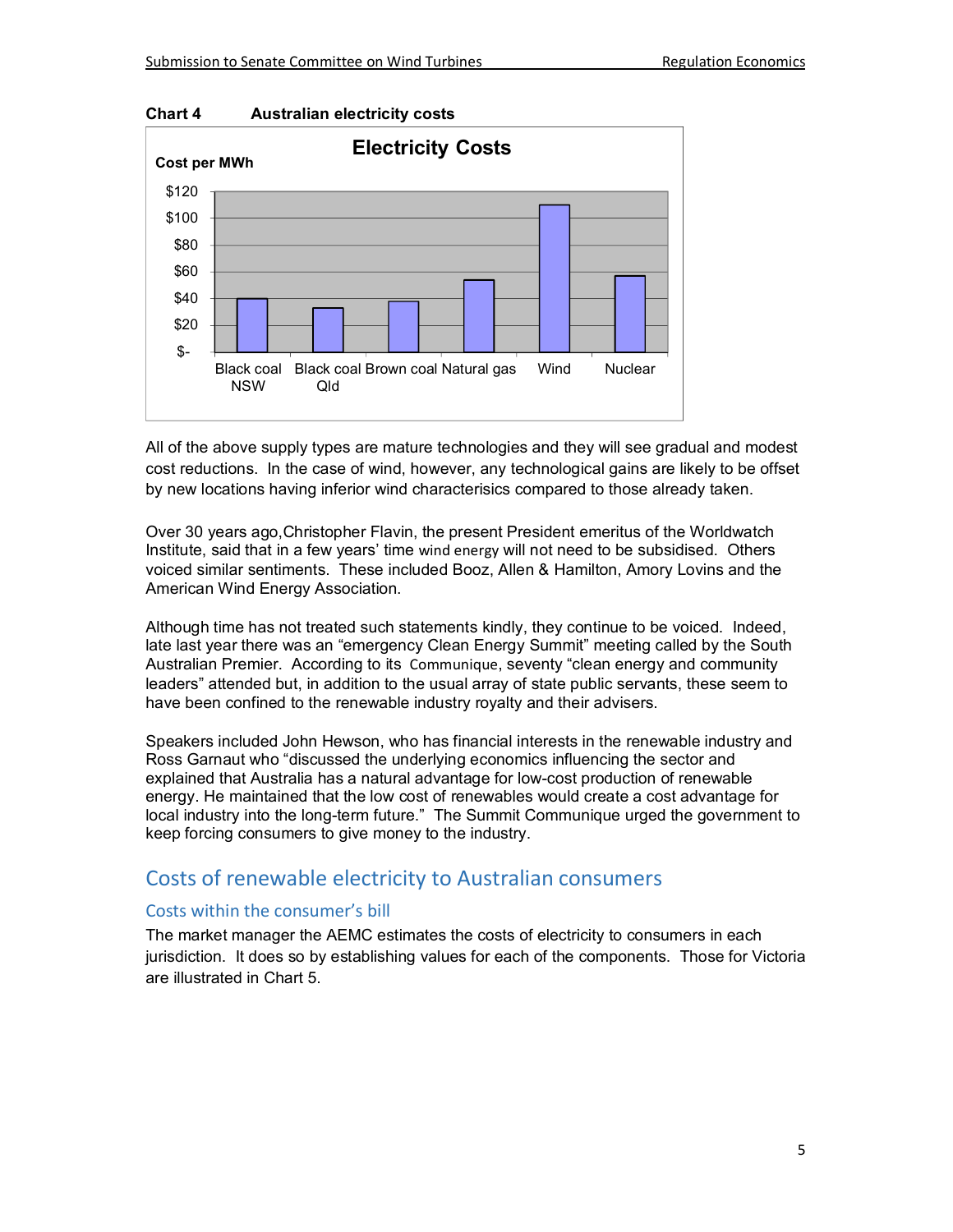|                               |       | 2013/14   | 2014/15      | 2015/16 | 2016/17 |
|-------------------------------|-------|-----------|--------------|---------|---------|
|                               |       | Base year | Current year |         |         |
| <b>Environmental policies</b> | c/kWh | 4.59      | 2.07         | 2.07    | 2.22    |
| Carbon                        | c/kWh | 2.29      | 0.00         | 0.00    | 0.00    |
| LRET                          | c/kWh | 0.59      | 0.64         | 0.77    | 0.96    |
| <b>SRES</b>                   | c/kWh | 0.64      | 0.44         | 0.43    | 0.44    |
| Feed in Tariff schemes        | c/kWh | 0.86      | 0.84         | 0.83    | 0.82    |
| Victorian Energy              |       |           |              |         |         |
| <b>Efficiency Target</b>      | c/kWh | 0.21      | 0.15         | 0.04    | 0.00    |
| Regulated networks            | c/kWh | 11.64     | 12.50        | 13.07   | 13.09   |
| Transmission                  | c/kWh | 1.35      | 1.36         | 1.36    | 1.36    |
| Distribution                  | c/kWh | 10.29     | 11.15        | 11.71   | 11.72   |
| Competitive market            | c/kWh | 12.59     | 12.67        | 12.72   | 12.98   |
| Wholesale and retail          |       |           |              |         |         |
| Total                         | c/kWh | 28.82     | 27.24        | 27.86   | 28.29   |

## **Chart 5 Cost Estimates in Victoria's electricity supply**

On this analysis the windfarm (basically all of LRET) costs in the current year for Victoria are 0.64 cents out of 27.24 cents and 0.44 cents for SRES, adding 2.7 per cent and 1.6 per cent respectively to the costs to the household. The combined effect of these costs are around \$100 per annum and with other associated regulatory interventions add 8 per cent to the total (or around \$160)

## The aggregate costs of renewable energy

1

Using wind as the lowest cost renewable option, additional costs fall within three components:

- The premium required for wind over the least cost energy supply of \$60 per MWh (\$100 less than \$40 for coal)
- The costs of the additional back-up for wind supply. Wind's reliability according to AEMO is only 7 per cent. In order to ensure the system is maintained, fast start (gas) back-up plant is required. The most market-oriented means of establishing the cost of this is to use the \$300 base cap traded through the over-the-counter market, which gives traders the certainty that they can avoid losses in the event of their supply not performing. The price of the \$300 cap varies between \$11 and \$15 per MWh, with the average at  $$12<sup>4</sup>$
- Additional costs stemming from the increased transmission likely to be required as a result of the lower average flow of electricity from wind sites. In marginal cost terms this is likely to be low since the wind farms locate in areas where transmission is amply available. Where new lines need to be built or existing lines reinforced, the costs do become significant. However for the purpose of this analysis these costs are not included.

The premium costs per MWh for wind are therefore estimated at \$72 (\$72,000 per GWh).

For large scale facilities, this premium would need to be applied to the legislated 41,000 GWh and would amount to a cost \$3,550 million per annum in 2020,<sup>5</sup> with this rising in

<sup>&</sup>lt;sup>4</sup> Personal communications with electricity traders, though a price can be estimated from the d-cypha site http://www.d-cyphatrade.com.au/market\_options

<sup>&</sup>lt;sup>5</sup> This cost may be reduced by renewables featuring less uncompetitive sources like bagasse (which have limited availability) and, if the practice is allowed to continue, by Snowy and Hydro Tasmania manipulating the scheme by oscillating their production from year to year so that every second year they produce above baseline. It would be increased to the degree that solar panels (with a cost over fourfold that of wind) fulfil part of the 20 per cent quota.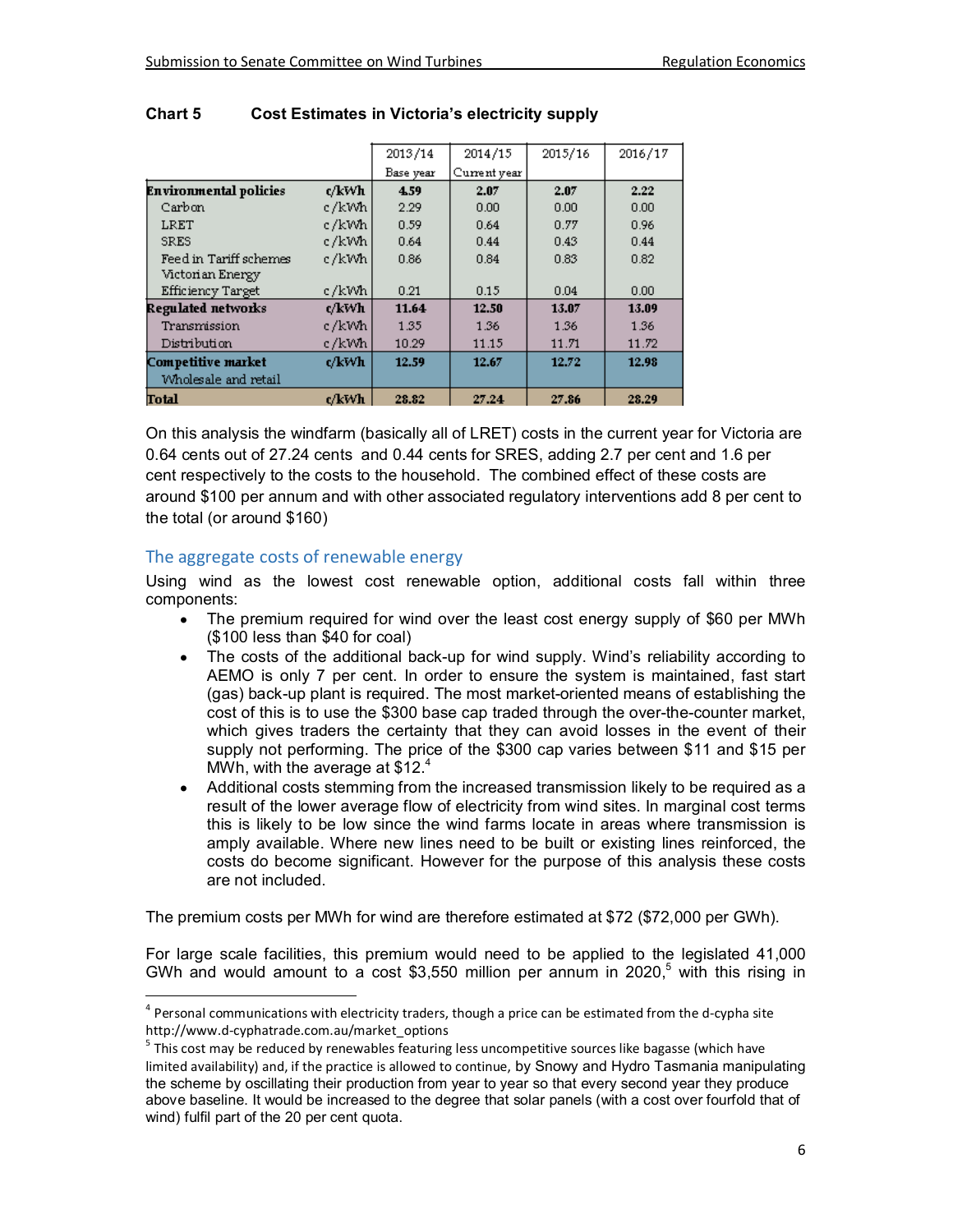subsequent years if the 20 per cent target is maintained. Even if the numbers were to be reduced to, say 26,000 GWh, in line with the reduced level of demand that is due in part to the cost increase energy regulations have brought, the annual cost would approach \$3 billion a year. The cost of the renewable option is not greatly dissimilar from substituting nuclear for coal of \$1,580 million, though nuclear might show considerable cost reductions, perhaps amounting to 40 per cent.<sup>6</sup>

In addition to these costs there would be consequential magnification effects from the penalty placed on the comparative advantage of Australian industry.

In overall costs, Alinta Energy pulled together different estimates which were as follows.

## **Chart 6**

l,



**Infrastructure Costs of Meeting the RET Target** (Billions)

Some argue that the costs are offset by the downward pressure on prices caused by the government subsidy to renewable energy. This is a quixotic attempt to justify the impost. It is true that an influx of subsidised product will depress the price of commercially offered alternatives. This is equally likely for confectionery as it is for energy. But the influx of subsidised product means that eventually as replacement and augmented commercial supply is called for, this will be produced with a risk amplification that takes into consideration the lower prices forced on the market by government intervention.

Ultimately, all the costs directly or indirectly incurred as a result of regulatory requirements or direct expenditures in pursuit of renewable energy are incurred by Australian households. Markets inexorably ensure costs are passed on from business to the consumer or taxpayer. No costs are absorbed, other than transiently by businesses, since any business

<sup>6</sup> *The Economic Future of Nuclear Power*, a study conducted at the University of Chicago, August 2004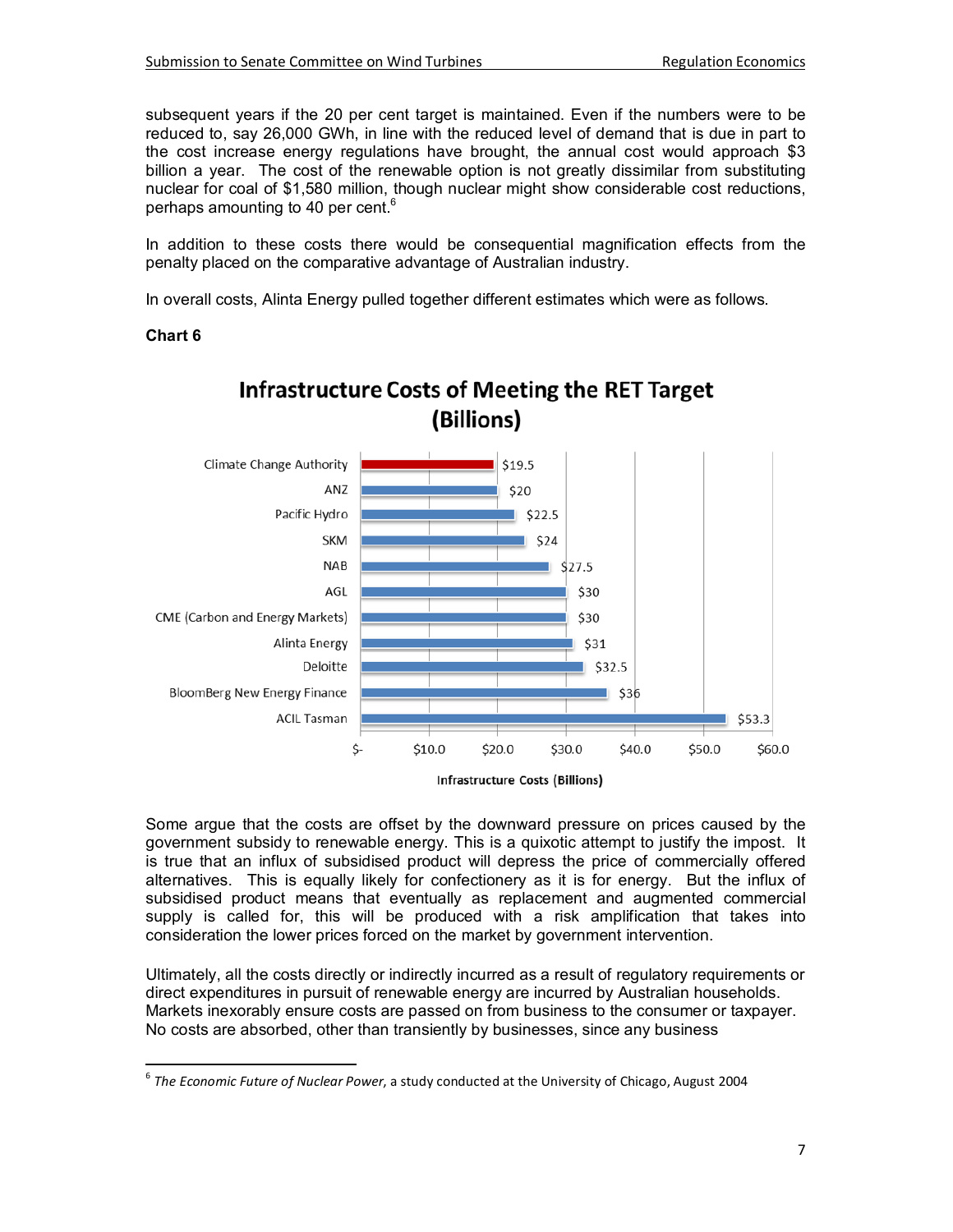permanently reducing its prices below costs so would see its share price fall and be vulnerable to takeover or even insolvency. Imposing a supply shock on existing producers devalues their assets and future investment will not take place until prices have risen to allow financial viability.

## Australian Policies in a Global Context

It is sometimes argued that Australia is a relatively high emitter of greenhouse gases and therefore should play a larger role than others in mitigating these emissions. However, Australia is – or has been – a relatively larger producer of emissions but is not a particularly large consumer. Australia is a largish producer because of the structure of our industries and alone among developed countries was a net exporter of aluminium and iron and steel, two product groups that require considerable energy inputs. Policies involving energy penalties have brought adverse changes to competitiveness and vast reductions in smelting and the future will, unfortunately, show a more typical developed country pattern of imports and exports.

In addition, Australia has banned the use of nuclear power and has relatively minor potential, which it has also constrained, in hydro renewables.

In fact Australian levels of consumption of carbon dioxide are similar to those of other countries – more than Germany, the UK, Sweden and Italy but less than Switzerland, the US and Singapore.





See: http://www.pnas.org/content/107/12/5687.full.pdf+html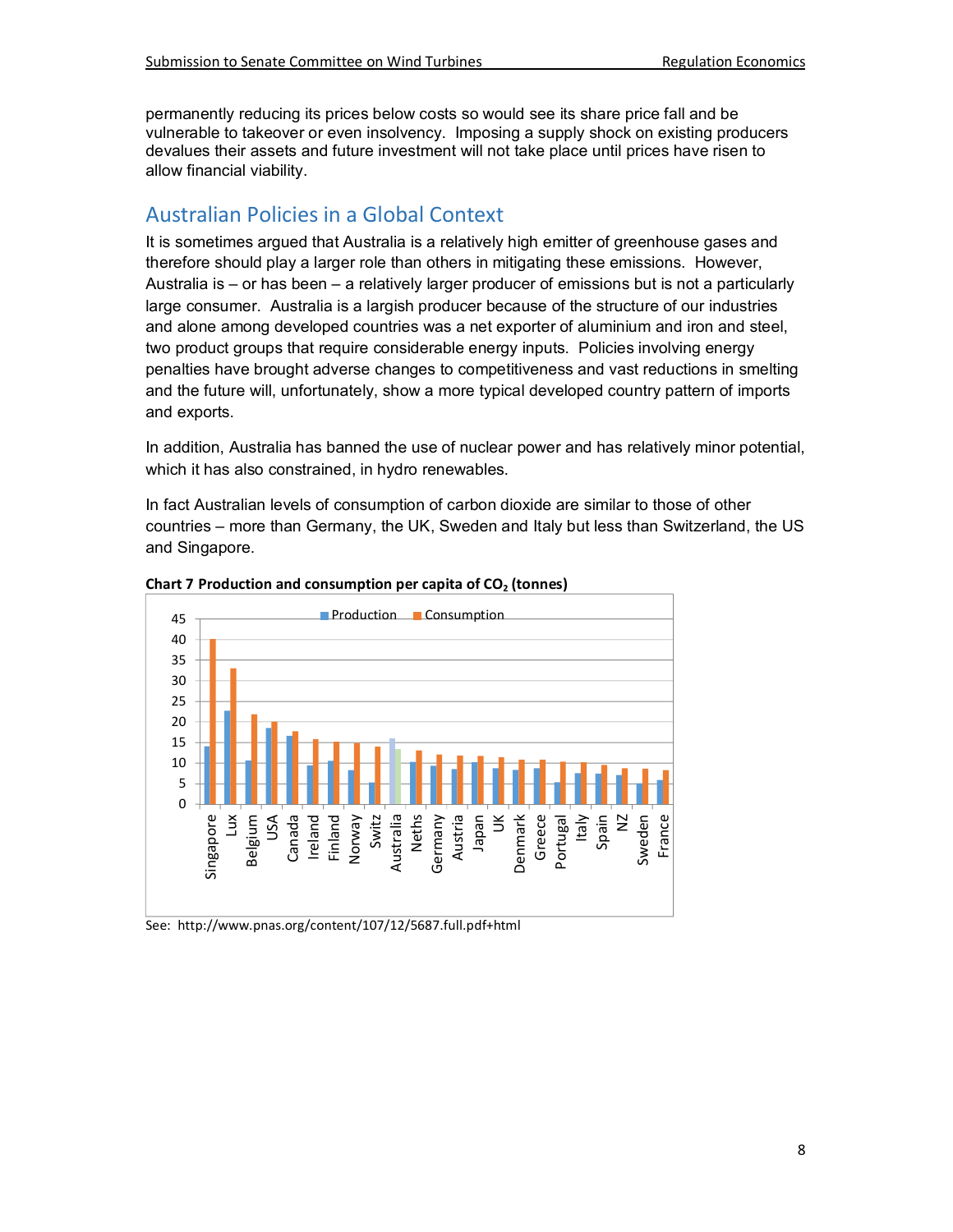## Appendix

To calculate the infrastructure cost of building capital Alinta Energy used the AEMO produced spread sheet "2013 New Generation Technical data – Capital costs of new technology". This spread sheet provides estimated capital costs for year of completion and new capacity infrastructure projects (real 2013-14 \$/kw) across all technology types.

We then estimated, according to the "Clean Energy Future Scenario" modelling done by SKM<sup>7</sup> (which much of the initial RET discussions revolved around), the proportion of new renewable infrastructure capacity that needs to be built in each of these technology areas to meet the 20% target, namely wind, bio-gas and solar.

In reality almost all of the new capacity build will realistically be sourced from wind, however for consistency with past SKM projections we estimated the infrastructure costs using a balanced basket of new technology types (of which wind comprised approximately 65% of new build).

Using the cost variables in conjunction with the projected build of new technology types, Alinta conservatively assumed that the new capacity required would be consistently and evenly built in the 8 years from 2013-2020. In reality meeting the RET would most likely require most infrastructure to be built in the last few years before 2020 (resulting in blow out build costs).

Using this method Alinta calculated a maximum (\$104 billion), a mean (\$31 billion) and a minimum (14.7billion) of infrastructure costs associated with meeting the RET. Alinta appreciates the AEMO maximum profile out to 2020 provides an extreme scenario that is particularly unlikely.



# **Cumulative Cost of Capacity (across all**

## **Sources**

## ANZ

 $\overline{a}$ 

"*We understand that in order to meet Australia's 2020 target of having 20% of electricity generated from renewable sources, approximately \$20 billion in renewable energy investment will be required over the next 10 years*."

<sup>&</sup>lt;sup>7</sup> Source:http://archive.treasury.gov.au/carbonpricemodelling/content/chart\_table\_data/chapter5.asp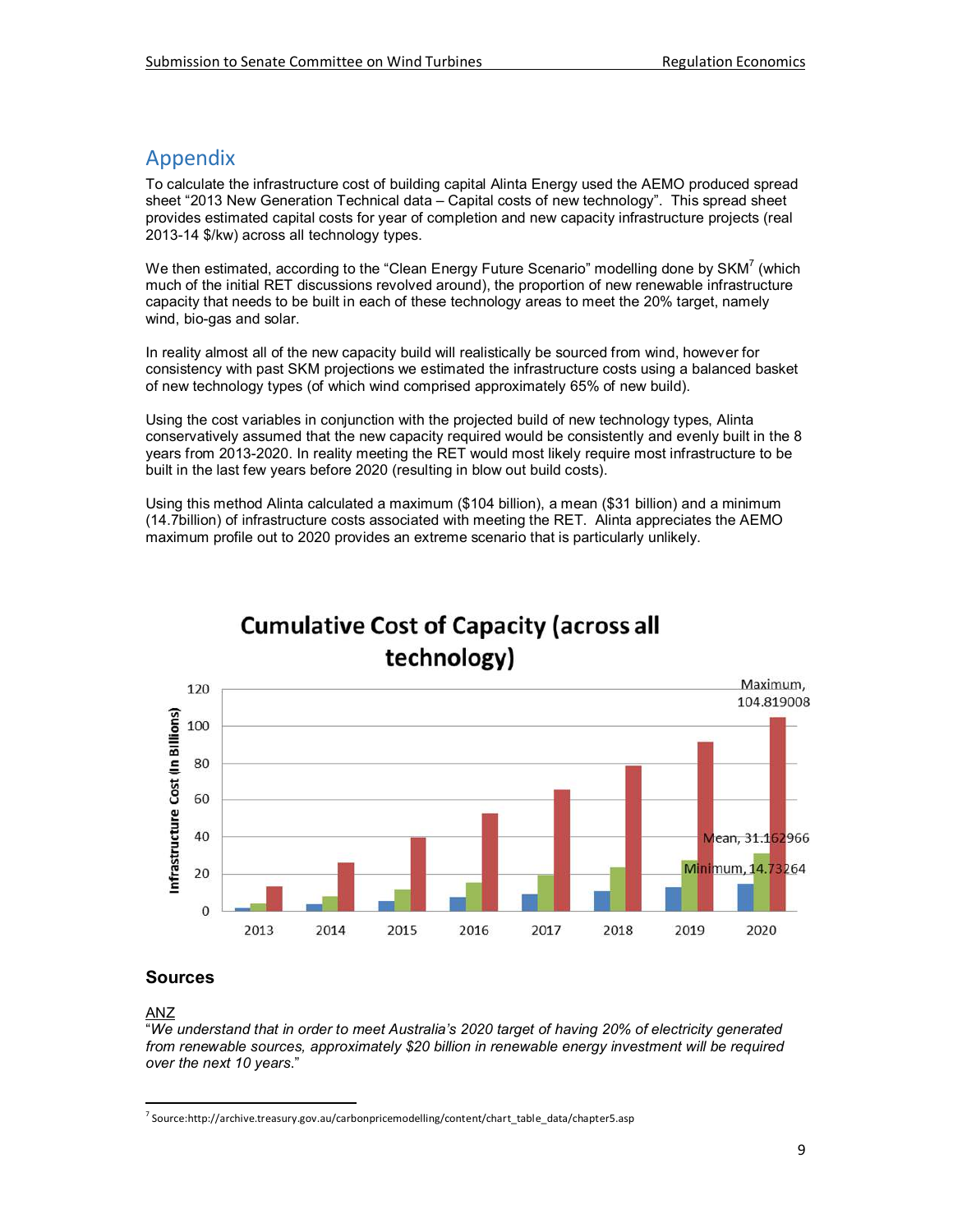http://www.anz.com.au/about-us/corporate-responsibility/customers/products-services/sustainableproduct-services/ - Under the 2011 results drop down menu.

Pacific Hydro

 "*Already around 18.5 billion has been invested in new renewable generation……A further \$20- [25Billion \(20+25 / 2 = 22.5 billion\) will be invested to meet the 45,000 GWH target](http://climatechangeauthority.gov.au/sites/climatechangeauthority.gov.au/files/SUB-RET-2012-076.pdf)*"

http://climatechangeauthority.gov.au/sites/climatechangeauthority.gov.au/files/SUB-RET-2012- 076.pdf

#### SKM

 "*Meeting the targets under the schemes will require further investment of around A\$19 billion in large-scale generation and around A\$5 billion of small-scale generation, on top of the A\$18 billion [already spent/invested](http://www.globalskm.com/Insights/Achieve-Articles/Items/2012/Strengthening-the-Renewable-Energy-Target-scheme.aspx)*."

[http://www.globalskm.com/I](http://www.globalskm.com/Insights/Achieve-Articles/Items/2012/Strengthening-the-Renewable-Energy-Target-scheme.aspx)nsights/Achieve-Articles/Items/2012/Strengthening-the-Renewable-Energy-Target-scheme.aspx

#### AGL

 "*The target requires 41,000 GWh of large scale renewable generation by 2020 to 2030. Meeting the 20% target by 2020 will require an estimated \$30 billion of investment in new renewable energy generation*"

<http://www.agl.com.au/about/Pages/RenewableEnergy.aspx>

#### CME

*"The question of whether the target will be met seems to depend on whether the wind generation*  industry will be able to expand from its current size of 1,870 MW to 11,800 MW by 2020. The capital *required to achieve this – around \$30bn – is about four times the total capital that has been invested in generation capacity in the National Electricity Market over the last decade."* 

*[http://www.euaa.com.au/wp-content/uploads/2011/02/111014-FINAL-RENEWABLE-ELECTRICITY-](http://www.euaa.com.au/wp-content/uploads/2011/02/111014-FINAL-RENEWABLE-ELECTRICITY-IN-AUSTRALIA-1.pdf%20page%2029)[IN-AUSTRALIA-1.pdf page 2](http://www.euaa.com.au/wp-content/uploads/2011/02/111014-FINAL-RENEWABLE-ELECTRICITY-IN-AUSTRALIA-1.pdf%20page%2029)9*

#### **Deloitte**

"*The Australian government's total investment in renewable and clean energy efficiency is expected to exceed \$10 billion. However, total capital expenditure to meet the RET could be in the range of \$20 billion to \$45 billion (20+45 / 2 = 32.5 billion) over the ten years to 2020*."

#### http://www.deloitte.com/assets/Dcom-

[Australia/Local%20Assets/Documents/Industries/Government%20Services/Public%20Sector/Deloitte](http://www.deloitte.com/assets/Dcom-Australia/Local%20Assets/Documents/Industries/Government%20Services/Public%20Sector/Deloitte_regulated_assets.pdf) [\\_regulated\\_assets.pdf](http://www.deloitte.com/assets/Dcom-Australia/Local%20Assets/Documents/Industries/Government%20Services/Public%20Sector/Deloitte_regulated_assets.pdf)

#### [Bloomberg New Ene](http://www.deloitte.com/assets/Dcom-Australia/Local%20Assets/Documents/Industries/Government%20Services/Public%20Sector/Deloitte_regulated_assets.pdf)rgy Finance

"*According to forecasts by Bloomberg New Energy Finance, there will be \$36 billion investment in renewable energies across Australia in the decade to 2020*."

http://www.corrs.com.au/assets/thinking/downloads/Renewable-Energy-Is-20-percent-by-2020-really[achievable.pdf](http://www.corrs.com.au/assets/thinking/downloads/Renewable-Energy-Is-20-percent-by-2020-really-achievable.pdf)

#### [ACIL Tasma](http://www.corrs.com.au/assets/thinking/downloads/Renewable-Energy-Is-20-percent-by-2020-really-achievable.pdf)n

*"In its current form, the RET is a significant subsidy with an estimated total direct value of \$53.3 billion (in nominal terms) from years 2012-2030".* 

ACIL Tasman Report: "Achieving a 20% target", page 14

**CCA**